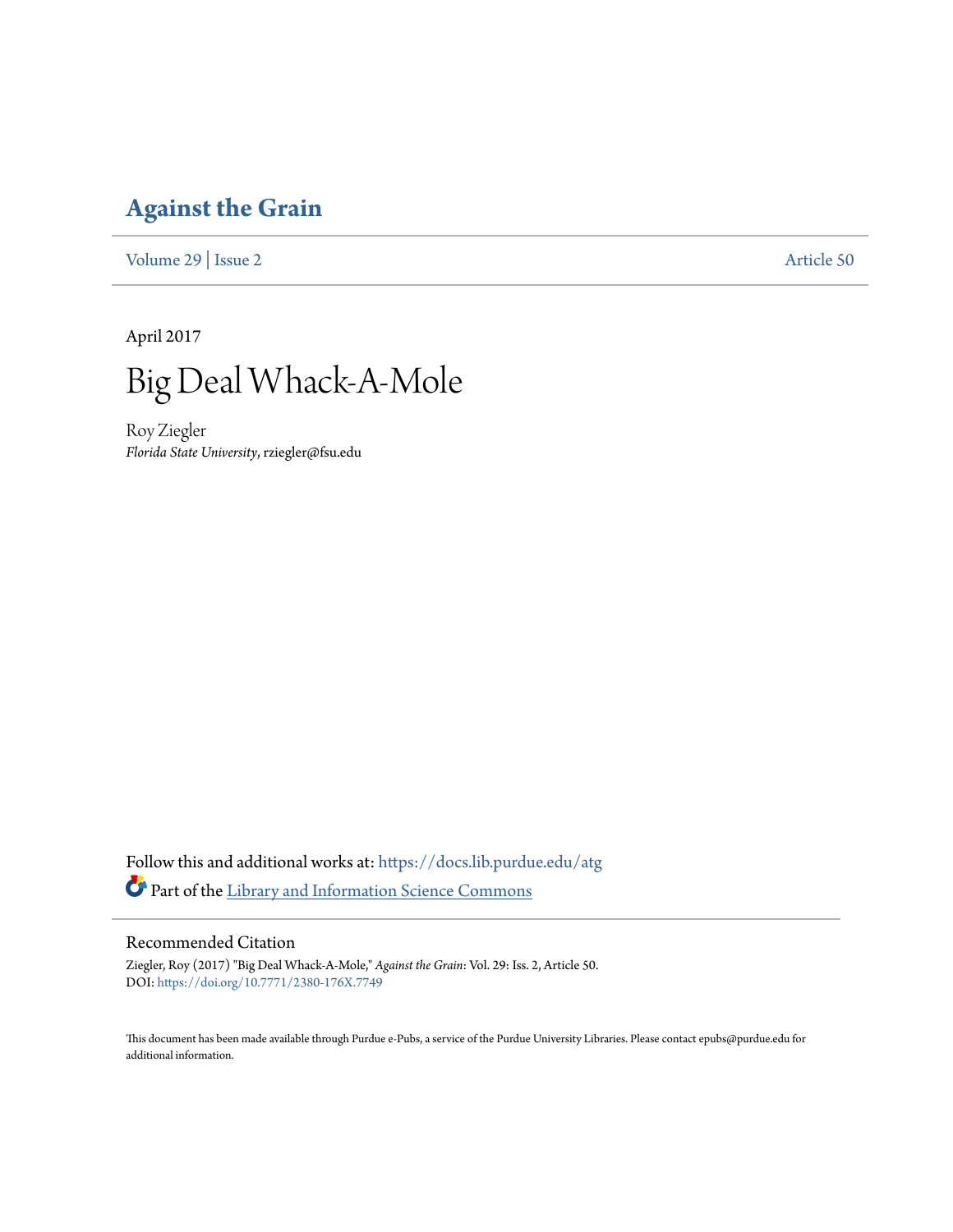by **Roy Ziegler** (Associate Dean for Collection Services, Florida State University) <rziegler@fsu.edu>

#### **Intro and Background**

At the start of the 2015 spring semester, **Florida State University (FSU)** Libraries faced a budget deficit of \$1.3M for the coming fiscal year. The amount of the budget request was due in part to a significant amount of one-time money that needed to be replenished and annual inflation on databases and journal packages with major publishers. Because of the size of the request, library administration determined that the budget request should not exceed \$1M even though the need was greater. At the start, the library knew that cancellation of resources would be on the table. What was still unknown was the magnitude of the cuts.

The Dean of Libraries and members of the Senior Leadership Team communicated to the Faculty Senate Library Committee that it was likely that cuts to resources would be coming for the next year and that they would be asked to play a role if needed. Subject librarians were also briefed on the situation and asked to share the information with the academic faculty in the departments that they worked with. The goal was to telegraph the library's budget situation, lay the groundwork for supporting the library and reduce the chances of having surprises regarding cancellations early in the upcoming academic year.

Historically, the library and other areas of the university did not receive their budgets until after the fall semester started. Due to the late budget and the notification requirements for cancellations within journal packages, notifying publishers and consortial partners in a timely way would create significant problems. It was clear that the library had to have a contingency plan with various funding level scenarios in place before knowing the actual budget for FY 2015-16. Knowing that there was considerable uncertainty, the library communicated what it knew and didn't know to raise awareness. Even if the budget impact was unclear, the library wanted faculty, students and university administrators to have the library's budget circumstance in mind.

#### **Mobilization and Process**

In early March after the budget request was submitted, the library needed to move beyond awareness to having a process in place that would lead to specific cancellation recommendations and ready to take action immediately once the library's materials budget was known. It was the Library Dean's decision to request assistance from the Faculty Senate Library Committee. The committee was eager to help and would provide leadership and recruitment of teaching faculty across the university to serve. At the committee's April meeting, the



last of the semester, the Library Materials Budget Crisis Task Force was charged. The task force would then conduct its work over the summer and make final recommendations to the Library Dean by August 1.

Through May and early June, the task force recruited academic faculty to join. A special invitation to the Vice President for Research was accepted. Representation from academic areas across the curriculum was sought. Because the work was going to be conducted over the summer, having too many people serve was not seen as a problem as long as the work progressed and the deadline was met.

## **Library Materials Budget Crisis Task Force**

When the task force convened in early June, 20 faculty and 6 ex officio librarians were present. The Library Dean set the stage for the importance of faculty involvement to make the recommendations. It was clearly stated from the start that librarians were to provide information and input along the way and that the faculty were the main drivers of the task force. For the first couple of meetings, the faculty had many opinions as to the cause of the library's budget situation:

1. Unsustainable Big Deals of STEM publishers

2. The role of **Open Access** to restrike a better balance between the authors and editors of the research

3. The lack of sustainable recurring funding from the university

4. The growth rates of other institutions within the Florida public university system, causing a number of research intensive universities in the state to participate in statewide Big Deals at significantly lower cost than **FSU**

From the library side, there were concerns about the conversations taking too much time; even though beneficial to laying the groundwork for the recommendations to come, it might prove difficult to meet the target deadline. The Library Dean insisted that the librarians let the discussions proceed for as long as the faculty needed in order to establish their comfort level and achieve buy in before moving ahead. This proved to be the case. In subsequent meetings, the faculty were ready for librarians to provide data and analysis regarding specific materials being considered for cancellation. Because the maximum amount of money needing to be cancelled was back to the \$1.3M mark, the discussions quickly focused on the resources that were the most costly within the current

budget. With nearly \$4M dollars tied up in four publisher Big Deal journal packages, this is where the task force would spend most of its time and where most of the cancellations would eventually come. Based primarily on the

cost per full text accesses for the entirety of the journals in a publisher's package, the cost per use per article for each Big Deal was given a value and became a determining factor as to package(s) that would be consideration for adjustment.

In the end, the task force made recommendations with various cancellation scenarios: \$1.2M, \$900K, \$600K, with 60% of the final report consisting of a narrative explaining the landscape from the local institutional perspective, statewide within Florida's **State University System (SUS)**, and nationally/ internationally. Emphasizing the need for alternatives to the dominant for profit publisher-driven scholarly communication model, the task force articulated why the library was facing a budget crisis. The task force made cancellations roughly by the percentage of library materials spent in broad subject areas: STEM 51%, Social Sciences 14%, Humanities 11%, Business 4%, General Library 19%. The faculty completed their work on time and the library gained informed champions to advocate on its behalf because they had a firm knowledge base.

#### **Spin and Reality**

In early September the library finally received its budget from the University and received 50% of what was needed to balance the budget, triggering the \$600K cancellation scenario. As part of the task force's recommendation, two major Big Deal journal packages were going to be broken.

Only the highest used journals within each package would be subscribed to for 2016. If the library had 2015 subscriptions in place but usage determined a lower rank falling below the spending target, the journal was dropped. If a leased access title had significant usage and ranked in the fundable range, a subscription to the journal was added. Because the library knew that it would be difficult to retain the subject specific journal cancellation percentages within each package, the library's Senior Leadership Team made the final determination to go exclusively with usage. Soon after notifying the two publishers that the library was cancelling subscriptions due to an insufficient materials budget for the coming year, the Associate Dean for Collections and Access learned that Publisher 1 was contractually obligated to continue to provide access to all leased non-subscribed titles for the years that the library had participated in the statewide contract. Leased access would stop with the end of 2015 calendar year. Having access to many of the publisher's journals in aggregated databases with an embargo also took some pressure off. However with Publisher 2, the library would lose access to all leased access titles at the end of December. With 90,000 fulltext accesses in the previous year (leased and subscribed) and the prospect of losing access to 1,500 leased access titles with no access back

*continued on page 28*